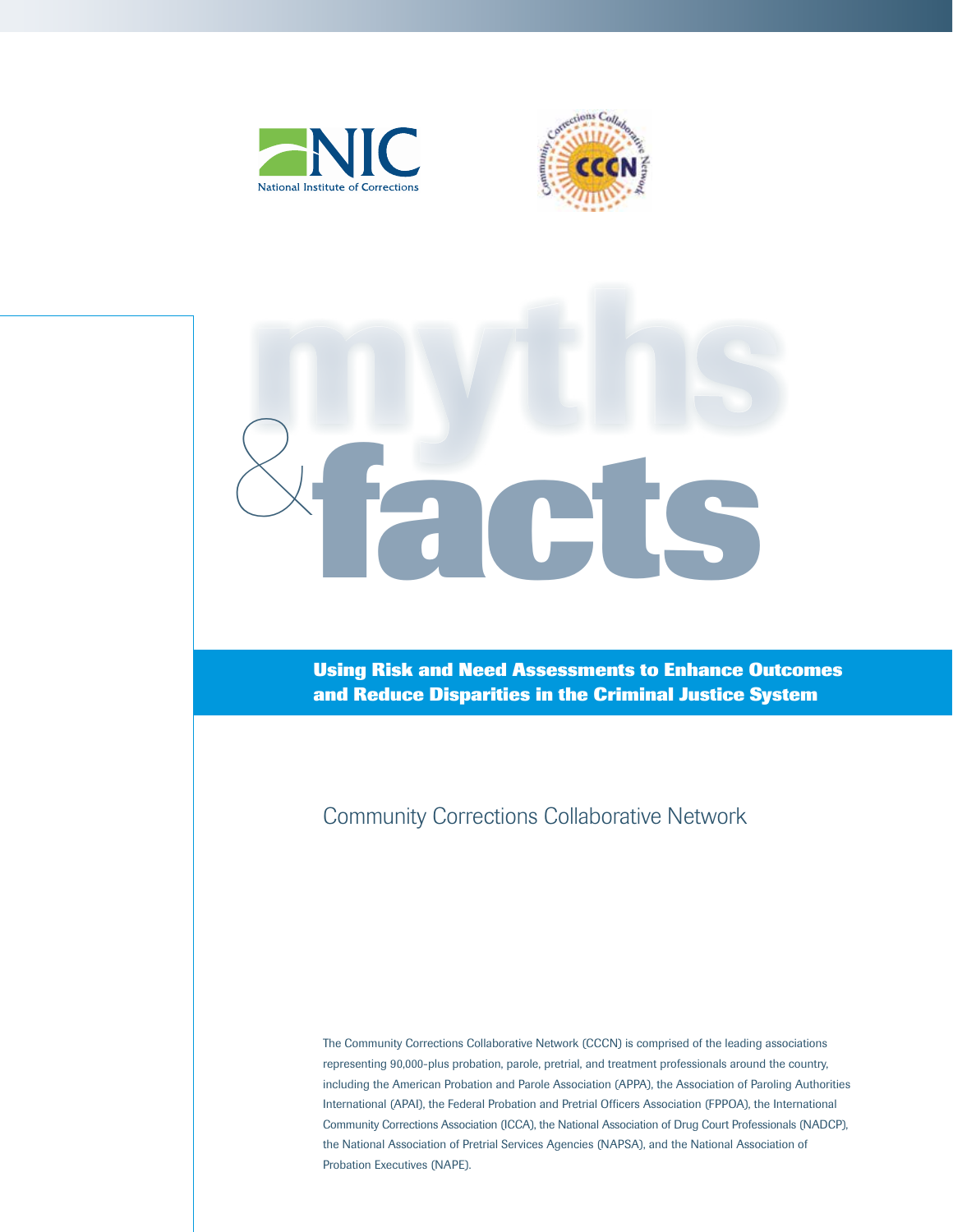#### **Prepared for the National Institute of Corrections**

Written by Dr. Cara Thompson, Multnomah County, OR

The National Institute of Corrections, in partnership with the Community Corrections Collaborative Network, developed a Myths & Facts document, Series II.

March 2017 | Project Number 16C5012

Shaina Vanek *Acting Director* Holly Busby *Chief, Community Services Division*

Robert M. Brown, Jr. *Senior Deputy Director* Gregory Crawford *Project Manager*

National Institute of Corrections www.nicic.gov

U.S. Department of Justice National Institute of Corrections 320 First Street, NW Washington, DC 20534



#### **Disclaimer**

This document was funded by the National Institute of Corrections, U.S. Department of Justice. Points of view or opinions stated in this document are those of the authors and do not necessarily represent the official position or policies of the U.S. Department of Justice. The National Institute of Corrections reserves the right to reproduce, publish, translate, or otherwise use and to authorize others to publish and use all or any part of the copyrighted material contained in this publication.

#### Feedback Survey Statement

The National Institute of Corrections values your feedback. Please follow the link below to complete a user feedback survey about this publication. Your responses will be used to assist us in continuing to provide you with high-quality learning and information materials.

http://NICIC.gov/Go/UserFeedback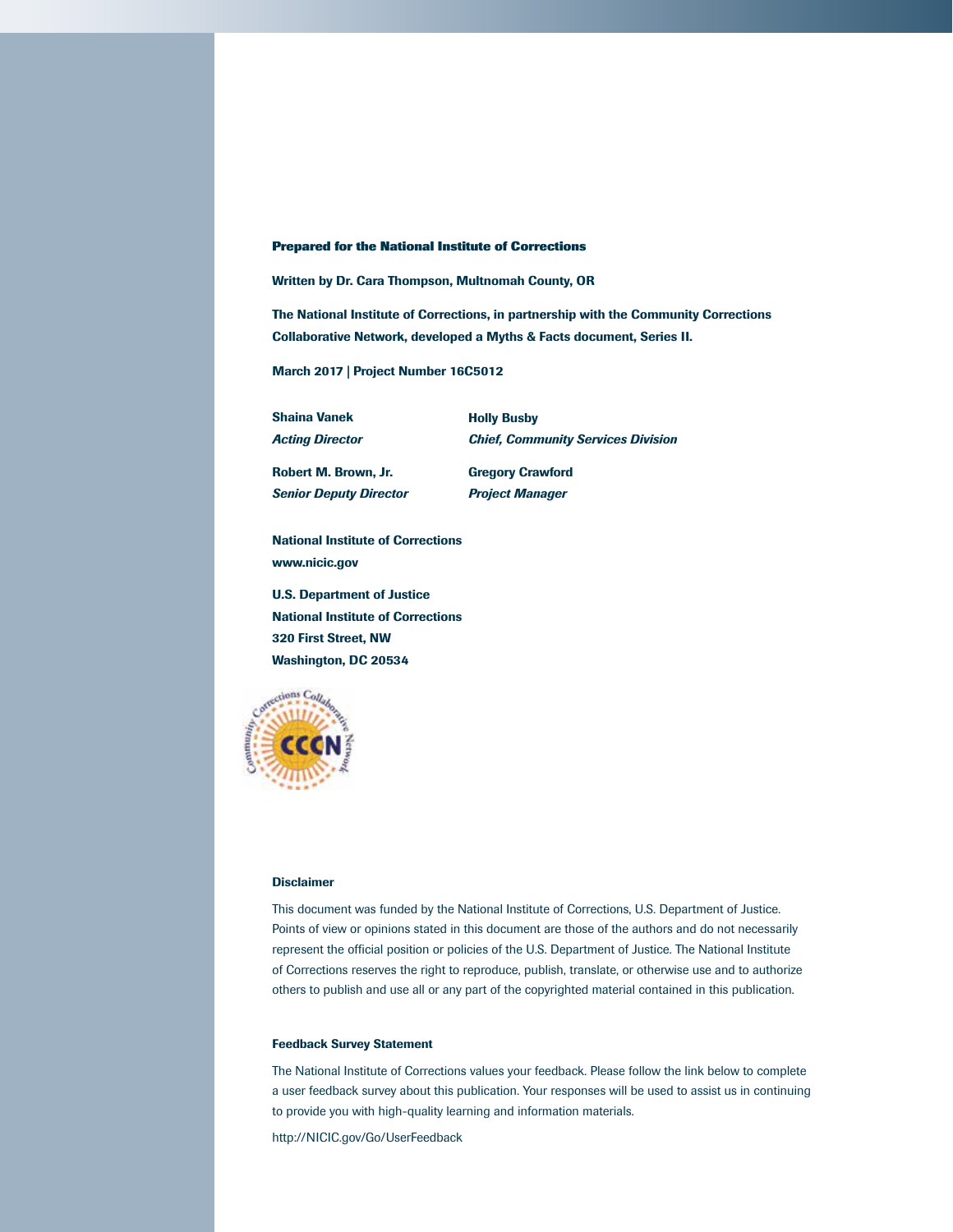# **Introduction**

isk and need assessments have been an integral component of criminal justice decision<br>making for decades. The evolution of risk and need assessments can be categorized in<br>four distinct generations. The first generation of making for decades. The evolution of risk and need assessments can be categorized into four distinct generations. The first generation of risk assessments consisted of unstructured professional judgments made about the likelihood of justice-involved individuals committing future crimes. The second generation of risk assessments added empirically based, actuarial items to predict risk. However, this generation typically lacked a theoretical base and consisted mainly of static items. The third generation of risk assessments introduced a theoretical base and dynamic factors (or criminogenic needs) along with static factors to produce a more accurate picture of the risk to reoffend. Currently, the field has entered into the fourth generation of risk and need assessments. These assessments are no longer used for the sole purpose of predicting crime. Instead, fourth generation assessments now commonly include case-management and intervention strategies designed to target criminogenic need areas and reduce overall risk. (Andrews et al., 2006; Andrews & Bonta, 2010).

Along with different generations, risk and need assessments also focus on different salient risk factors to predict varying outcomes at multiple decision points within the criminal justice system. Law enforcement may use a risk assessment to determine whether to arrest and jail an individual or issue a citation. A pretrial risk assessment seeks to measure the likelihood that a person will fail to appear for court or commit an offense while released. A presentence risk assessment addresses the likelihood that a person will reoffend or violate the conditions of supervision. While a post-adjudication risk assessment may determine the level of supervision and what dynamic risks factors (or criminogenic needs), if properly targeted, will reduce an individual's likelihood of future criminal conduct.

While major strides in the development and use of risk and need assessments have provided decision makers more objective and validated risk information, their use is not without controversy. This paper seeks to identify and dispel three specific myths regarding the use of risk and need assessments within the criminal justice system. A description and relevant research to dispel each myth will be provided.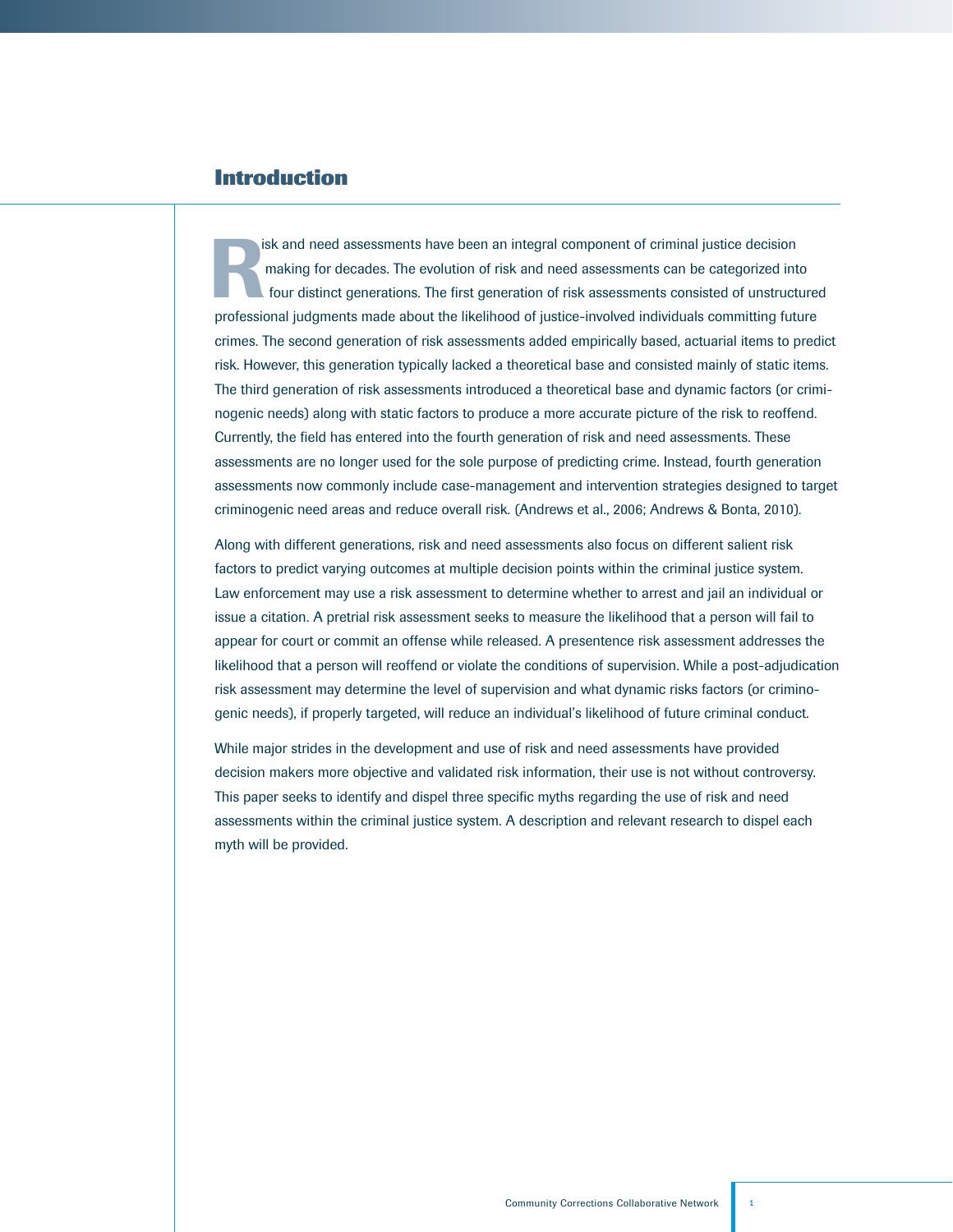Myth 1: Professional judgment is more effective than standardized risk and need assessments for predicting criminal justice outcomes.

Since the inception of assessing and predicting risk, two distinct approaches have emerged: professional judgment versus a data-driven, actuarial approach. The use of professional judgment was integral to developing the first generation of risk assessment: professionals, typically trained in the social sciences, interviewed individuals under court supervision and made predictions of the risk to reoffend using "expert knowledge," clinical experience, intuition, or simply "gut" instinct. In contrast, actuarial assessments are structured, quantitative, and empirically linked to relevant criteria (Bonta, 2002). Evolving versions of an actuarial approach have defined the second (use of validated static risk factors), third (use of validated static and dynamic risk factors), and fourth (use of validated static and dynamic risk factors with a case management component) generations of risk assessments.

Though the use of professional judgment as the sole basis for risk assessment is hard to defend given advancements in the field, many continue to rely on it. Andrews and Bonta (2010) suggest two distinct reasons for its unreliability. First, professional judgment relies on informal prediction criteria that cannot be observed, measured, or replicated by others. Second, professional judgment results in decisions that favor factors that are empirically unrelated to criminal behavior (e.g., mental health).

The first myth is easily dispelled when examining the large body of research comparing professional judgment to structured, actuarial approaches. However, before comparing the use of actuarial methods versus professional judgment, it is necessary to identify the statistic commonly used to report predictive accuracy. An important measure to determining predictive accuracy is the Receiver Operating Characteristic, or ROC (Andrews and Bonta, 2010). A ROC analysis yields the preferred and most common statistic used to report the predictive accuracy of risk assessments across studies: Area Under the Curve, or AUC. (Mossman, 1994). Using the AUC is advantageous when used to compare predictive accuracy as its values are not influenced by base rates of offending that differ across groups (Skeem & Lowenkamp, 2016). The AUC statistic measures how close a risk assessment is to achieving perfect prediction, with a perfect assessment achieving an AUC of 1 and an assessment achieving an AUC score .5 demonstrates an assessment predicts no better than chance.

The finding that actuarial risk and need assessments outperform professional judgment has been replicated across multiple meta-analyses, different populations of justice-involved individuals, and varied measures of recidivism. Bonta et al. (1998) examined the predictive accuracy of clinical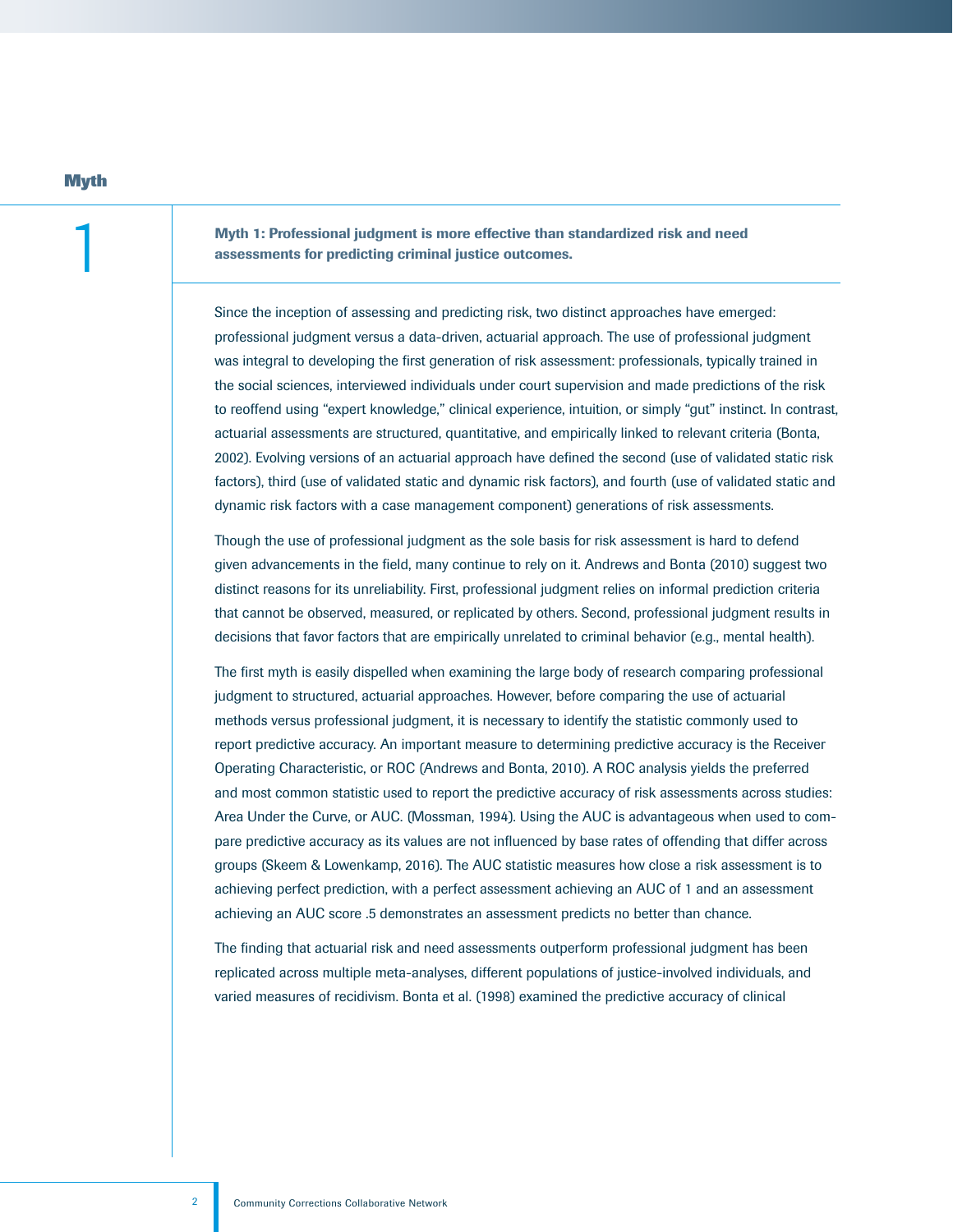methods (i.e., professional judgment alone) versus statistical methods in a meta-analysis designed to compare recidivism predictors of individuals with and without mental health disorders in the criminal justice system. The researchers concluded that statistical methods of predicting general recidivism (*AUC = .73* ) and violent recidivism (*AUC = .67* ) were consistently more accurate than clinical methods (*AUC = .50, .55,* respectively). This conclusion applied to participants with and without a mental illness. These results have also been replicated with a sex offending population. Hanson and Bussiere (1998) found that actuarial assessments outperformed professional judgment when predicting sex offense recidivism (*AUC = .74 vs .56*). This result was later replicated by Hanson and Morton-Bourgon (2009). Actuarial assessments were found to outperform professional judgment for sex offense, violent, and general recidivism. In a review of the overall state of risk and need assessments, Andrews et al. (2006) reported that on average, actuarial risk assessments were more predictive than professional judgment for both general (*AUC= .75 vs .56* ) and violent recidivism (*AUC = .73 vs .57* ).

Meta-analytic evidence of this trend is not limited to the criminal justice field. Grove et al. (2000) and Ægisdóttier et al. (2006) examined the predictive accuracy of professional judgment when compared to actuarial methods across several policy fields. Grove et al. (2000) reviewed 136 studies from the fields of psychology and medicine that included a wide range of prediction types, such as diagnosis of a specific disease, college academic performance, criminal recidivism, and probation success. Ægisdóttier et al. (2006) used 67 studies from the counseling psychology field to examine the prediction of a wide range of outcomes that included criminal offense or violence, academic performance, and suicide attempts. In both meta-analyses researchers found that statistical prediction methods were generally more accurate than relying solely on professional judgment and both found an overall 13% increase in predictive accuracy when using statistical methods. This means that the likelihood of a successful prediction can go up 13% when using a statistical rather than a professional judgment only approach to prediction.

While professional experience within the criminal justice field is valuable, it has consistently been less accurate than actuarial approaches when predicting risk. Given that assessments of risk and need are used for critical decisions within the criminal justice field, including allocation of valuable resources, it is vital that professionals are relying on the most accurate procedure available.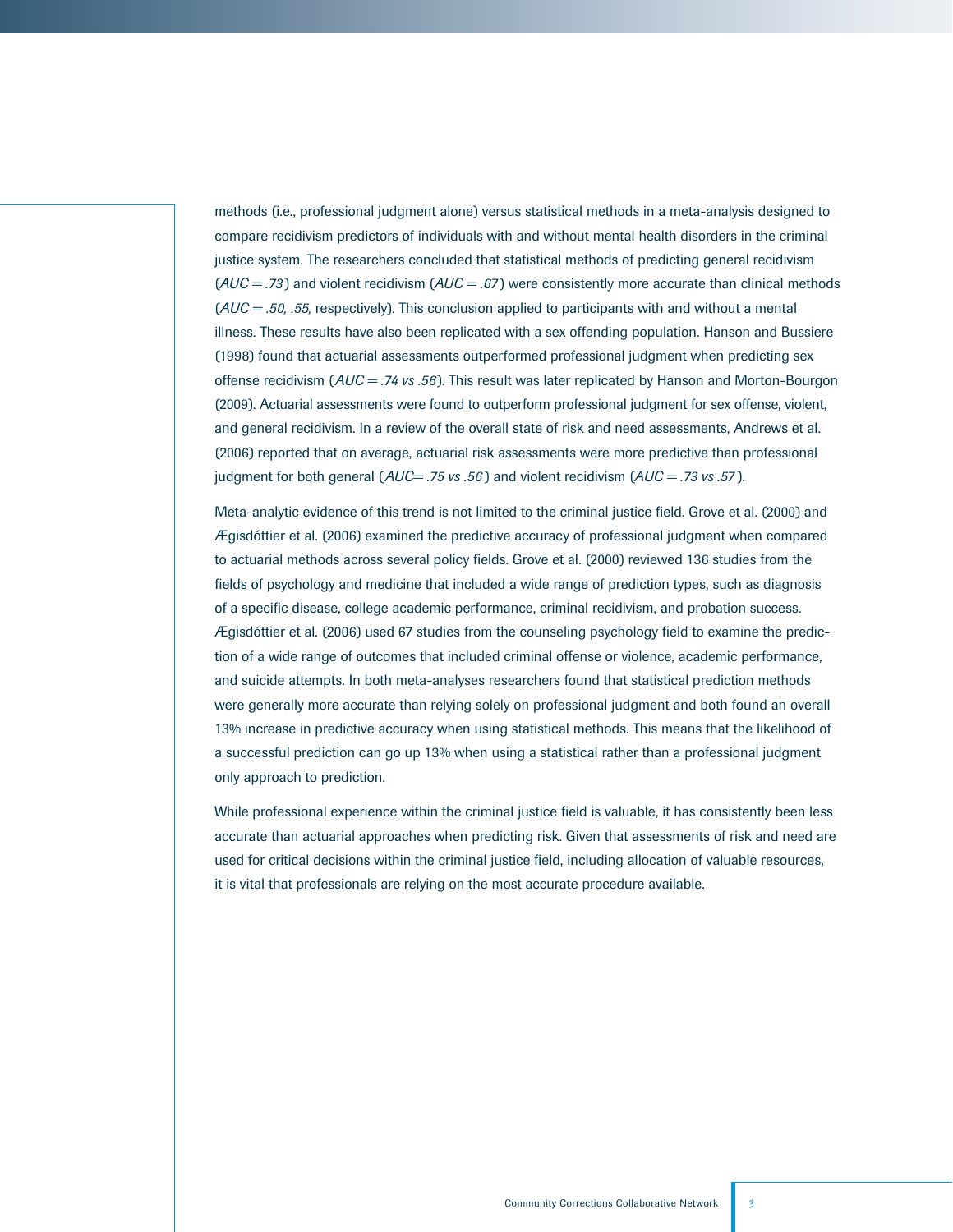### **Myth**

2 Myth 2: The use of risk and need assessments increases the likelihood that justice-involved individuals will be imprisoned.

Once used almost exclusively in probation and parole settings, risk and need assessments are now being used to inform other decision points within the criminal justice system. In fact, research demonstrates that the use of objective assessments enhances decision-making at multiple phases within the criminal justice system (Harris, 2006; Taxman, 2006). Despite these positive findings, one growing and controversial use of risk and need assessments has been their application to post-plea presentence decisions. Specifically, concerns have been raised that the use of risk and need assessments will increase the likelihood that a defendant receives a more punitive sentence based on a higher level of risk.

The myth that risk and need assessments increase the likelihood that defendants will be incarcerated is one that is concerning given the current state of mass incarceration within the United States. However, jurisdictions that have implemented validated risk and need assessments to make presentence decisions are not using them to send elevated numbers of defendants to prison. Instead, in an effort to unravel the impact of mass incarceration, jurisdictions are requiring the use of validated risk and need assessments to identify defendants who can be safely diverted from prison and matched to alternative sanctions or treatment services. Virginia is among the most notable states to explicitly build the use of risk and need assessments into the sentencing process for this purpose. The Virginia Criminal Sentencing Commission created a risk instrument to identify 25% of the nonviolent, low-risk drug and property individuals bound for prison to divert to non-prison sanctions (Kleiman et al., 2007). The authors reported that Virginia was able to implement the risk assessment successfully and divert the identified individuals without an associated rise in crime.

While evidence to demonstrate the effectiveness of recent initiatives is in its infancy, several other examples from jurisdictions across the county demonstrate the growing popularity of using risk and need assessments for presentence decisions and how they are used to safely divert appropriate justice-involved individuals away from sentences of incarceration. In Utah, judges consider sentencing guidelines and the results of the LSI-R to tailor supervision level and treatment services to reduce the risk to recidivate. In Kansas, individuals that have nonviolent felony drug offenses that score moderate-high on the LSI-R and high on substance abuse assessments are eligible to be diverted from prison into community-based drug treatment programs (Kansas Sentencing Commission, 2015). In Yamhill County, Oregon, risk assessment is used to help the court identify justice-involved individuals that can safely and effectively be managed in the community. Efforts to release incarcerated individuals from prison also use risk and needs assessments to guide decisions (also called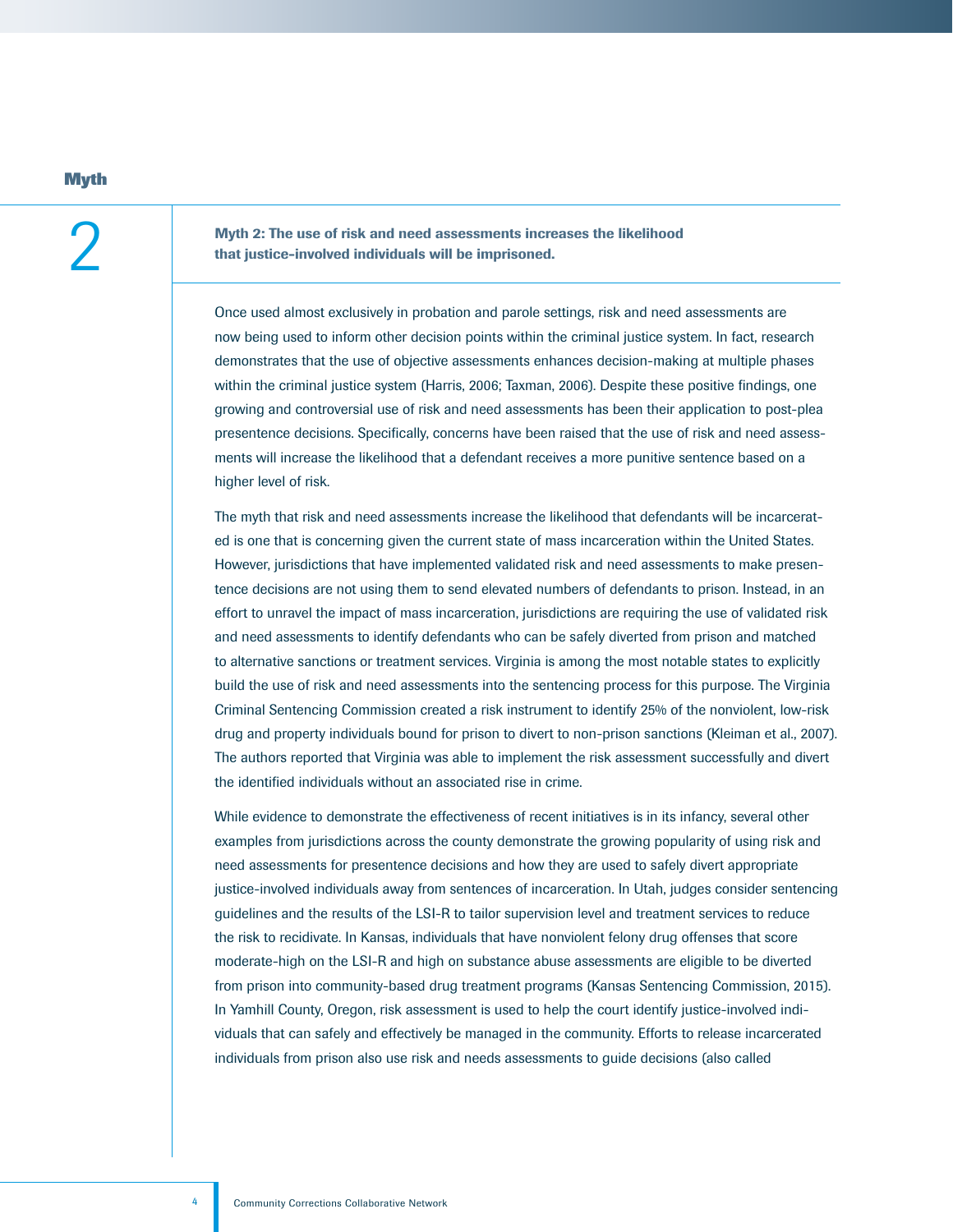"back-end" decisions). For example, individuals incarcerated in Washington State are eligible to reduce their prison time by up to 50% when they participate in programs outlined in their individual re-entry program that was created based off a risk and needs assessment.

Additionally, because even short periods of incarceration can adversely affect justice-involved individuals, the use of risk assessments at even earlier decision points should be explored. Research has shown that 1) defendants incur significant costs while being detained awaiting the conclusion of a case; and 2) detainment can result in lengthier sentences during the sentencing phase (Cadigan & Lowenkamp, 2011). Therefore, it is necessary to investigate the use standardized risk assessments to inform preadjudication release decisions. The National Institute of Justice (2001) found that when courts used a subjective pretrial process, rather than an objective pretrial risk assessment instrument, jail population doubled. Cadigan and Lowenkamp (2011) reported a similar finding. Based on a major research recommendation from the Office of Federal Detention Trustee, the Pretrial Risk Assessment (PTRA) was constructed for use with federal defendants. Nebraska and the Western District of North Carolina served as the pilot implementation sites for the tool. Cadigan and Lowenkamp (2011) found that in the first year of operation, both districts showed significant increases in their recommended and actual releases. The Western District of North Carolina increased recommendations for release 13.5% and increased actual releases by 6.1% and the District of Nebraska increased recommendations for release 2% and actual releases by 1.4%.

Additionally, the implementation and use of the Public Safety Assessment (PSA) in state and local jurisdictions across the county have shown similar results. Application of the PSA in Kentucky resulted in a 15% reduction in crime among defendants on pretrial release while still increasing the number of defendants that were released before trial (Laura and John Arnold Foundation, 2014). Application of the PSA in Lucas County, Ohio resulted in the number of releases without the need for bail increasing from 14% to 28% and a reduction in pretrial crime from 20% to 10% for general crime and 5% to 3% for violent crime (Laura and John Arnold Foundation, 2016).

In conclusion, a review of the research and current use of risk and needs assessments in front-end and presentence decision-making show that the instruments are being used to find alternatives to incarceration, the appropriate level of supervision, and to match justice-involved individuals with treatment services to reduce the risk to reoffend. Additionally, risk and need assessments used in post imprisonment release, or back-end decisions are being used to identify reductions in risk that indicate an inmate is appropriate for release into the community.

Lastly, it is important to note that while using a risk and need assessment can help inform front and back-end decisions geared towards reducing risk and keeping appropriate individuals in the community, it could result in the misuse of assessments. While Virginia systematically uses risk and need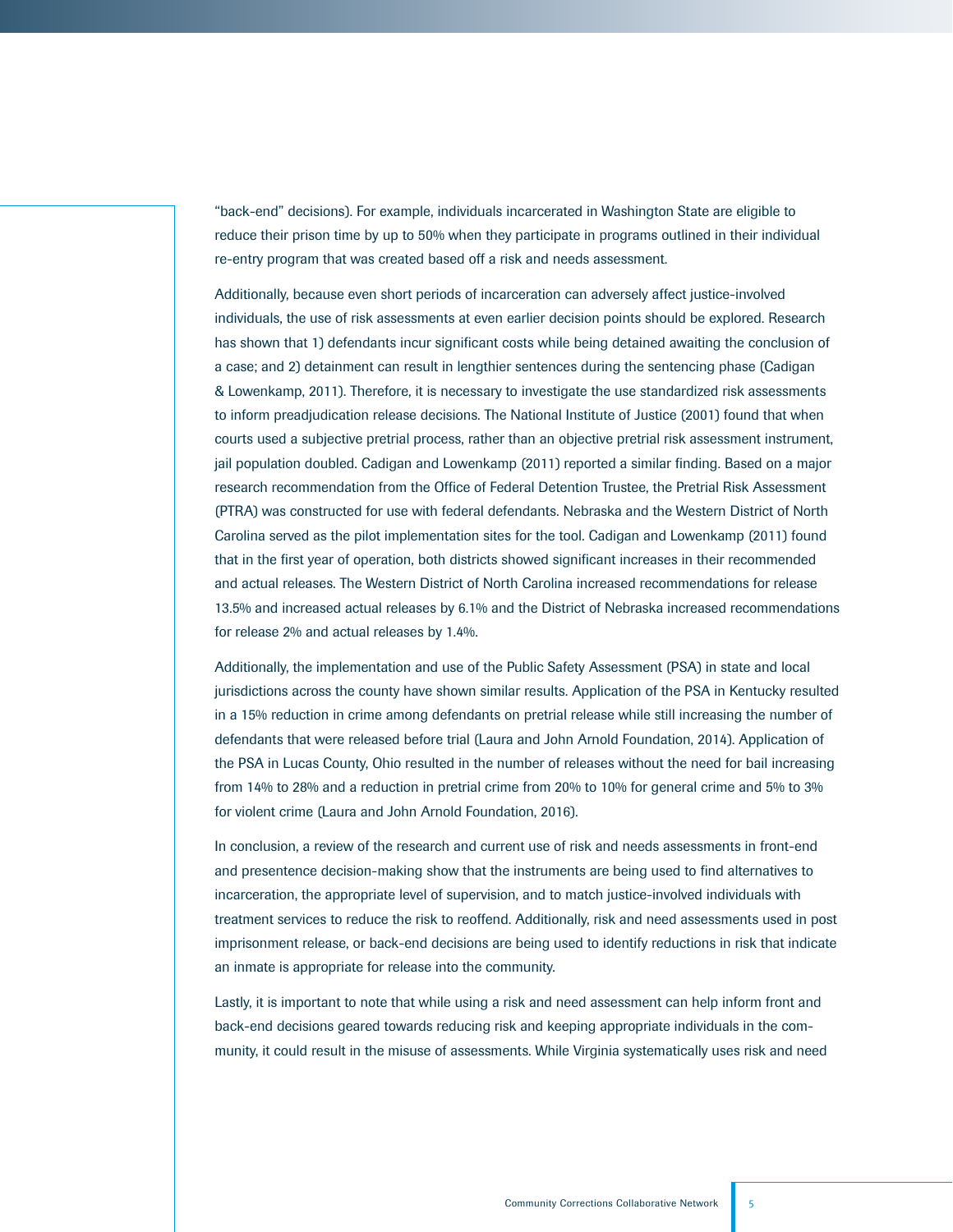assessment to identify nonviolent, low-risk offenders for the purposes of diversion, an additional law in Virginia requires the use of an actuarial assessment on sex offenders to identify and increase sentences by up to 300% for those who score as high risk. It is important to remember that risk and need assessments were not designed to provide decision makers with certainties. When using and implementing risk and need assessments in the field, practitioners must remember they are designed to predict risk, identify areas of criminogenic need, and guide decisions for treatment in an effort to reduce that risk. While risk and need assessments provide practitioners with the most accurate picture of risk the field can currently offer, using them to declare a certainty about future behavior for punitive purposes is irresponsible. This point is best summarized in the following excerpt from a 2010 address at the University of Albany Symposium on Sentencing by Kelly Hannah Moffat:

*In practical terms, correlation becomes causation and potential risk is translated into an administrative certainty. When used at the pre-sentence stage, the courts may assume that a "high-risk" offender poses a greater danger to society and sentence accordingly. Risk scores, however, merely identify who is more*  likely to reoffend and, in the case of third-generation tools, identify treatment targets for correctional *programming that may reduce the likelihood of recidivism.* 

**Myth**

Myth 3: Use of standardized risk and need assessments increases racial and ethnic disparities within the criminal justice system.

Another common myth is that the use of risk and need assessments increases the potential for racial and ethnic bias in criminal justice decision making. However, the body of research on this subject tells a different story. In the largest study to date examining racial bias in risk and need assessments, Skeem and Lowenkamp (2016) tested the federal Post Conviction Risk Assessment (PCRA) using data from 35,000 federal prisoners. The researchers found that the PCRA predicted post-release arrests similarly across both African-American and Caucasian offending populations.

Additionally, in a meta-review of forensic risk assessments, Singh and Fazel (2010) found 8 metaanalyses that examined the relationship between race and ethnicity and the predictive accuracy of risk and need assessments. Five meta-analyses found that the predictive accuracy did not vary by the race or ethnicity of the sample (Edens & Campbell, 2007; Guy et al., 2005; Olver et al., 2009; Schwalbe, 2007; Skeem et al., 2004). Three remaining meta-analyses in the review found that the predictive accuracy was increased as the number of Caucasian justice-involved individuals in the sample increased, suggesting that the predictive accuracy was higher for this group. However, Singh and Fazel (2010) caution that these reviews did not conduct pairwise comparisons between ethnic groups and that post hoc analyses would be necessary to clarify these findings.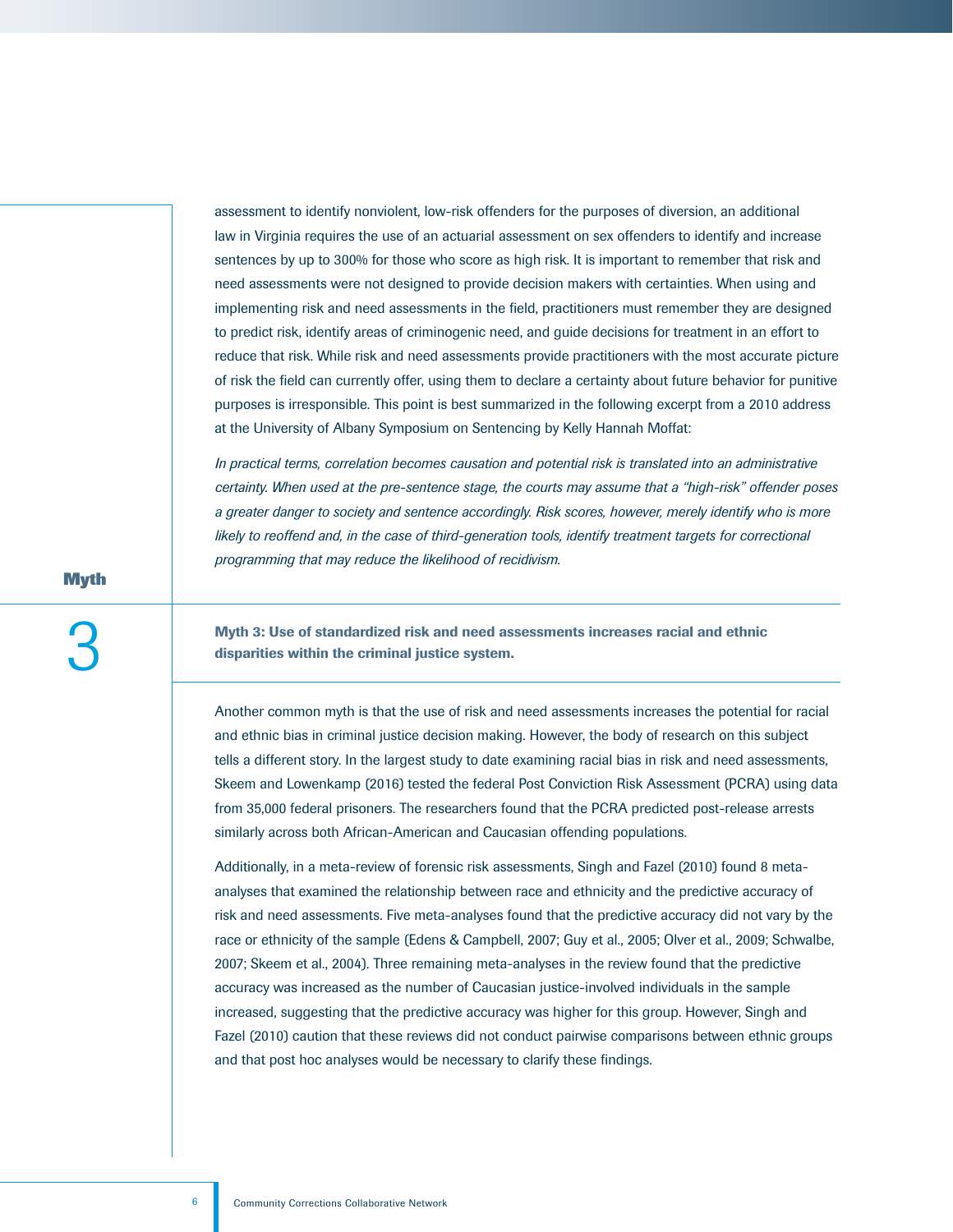While studies on risk and need assessments have generally shown that tools predict equally well across racial groups, the bias myth was recently bolstered by a 2016 article published by ProPublica in which Angwin et al. (2016) concluded that the Northpointe COMPAS is racially biased and generalized that bias is inherent in all actuarial risk assessment instruments. In a rebuttal to the conclusions drawn by Angwin et al. (2016), Flores et al. (2016) conducted an independent study of the COMPAS using the same dataset from the original analysis by Larson et al. (2016). Flores and colleagues highlighted several flaws that invalidate the bias assertion. First, Angwin et al. (2016) conducted their study of the COMPAS on pretrial defendants even though the instrument was not designed to be used with this population. The COMPAS is designed to predict general and violent recidivism post-adjudication. Second, the original authors forced a success or failure dichotomy on the COMPAS even though the tool is meant to predict probabilities across three categories (low, medium, high). Last, the authors incorrectly equate racial differences in mean scores on the assessment with test bias and failed to use a test for bias that meets existing standards in the field.

In their subsequent analysis, Floret et al. (2016) found there were no significant differences in the functional form of the relationship between the COMPAS and recidivism for Caucasian and African-American individuals. This demonstrates that a COMPAS score translates to the same likelihood of recidivism whether a defendant is Caucasian or African-American. The authors also went further to challenge Angwin et al.'s understanding of the COMPAS itself, how it is meant to be utilized within the criminal justice system, understanding of research methods used to examine accuracy of risk and need assessments, and the ethical decision to report a finding that was not supported by the data.

While there is a body of evidence to support that risk and need assessments can predict without inherent racial or ethnic bias, two important points must be clarified when examining the relationship between these assessments and race/ethnicity. First, any risk and need assessment should still be validated on the target population to ensure that it predicts accurately across groups and that it does not contribute to disparities in criminal justice decision-making. The application of a risk and need assessment, even with good intentions, can have adverse effects on minority groups if this step is ignored or overlooked. For example, Hennepin County, Minnesota began using a pretrial tool to guide defendant release decisions in 1992, but did not validate the tool or evaluate it for potential bias until 2006. During the 2006 evaluation, researchers found that three of nine variables included on the scale were correlated with race, but were not significant predictors of pretrial offending or failure to appear. Based on the evaluation, Hennepin County removed the variables and adjusted the scale to only include factors that predicted pretrial offending or failure to appear. With the previous 1992 scale, judges had a 47% override rate and held 66% of defendants for bail/further review. Under the adjusted and validated 2007 tool, judges had a 3.4% override rate and lowered the rate of defendants held for bail/further review to 50% (Podkopacz, 2010).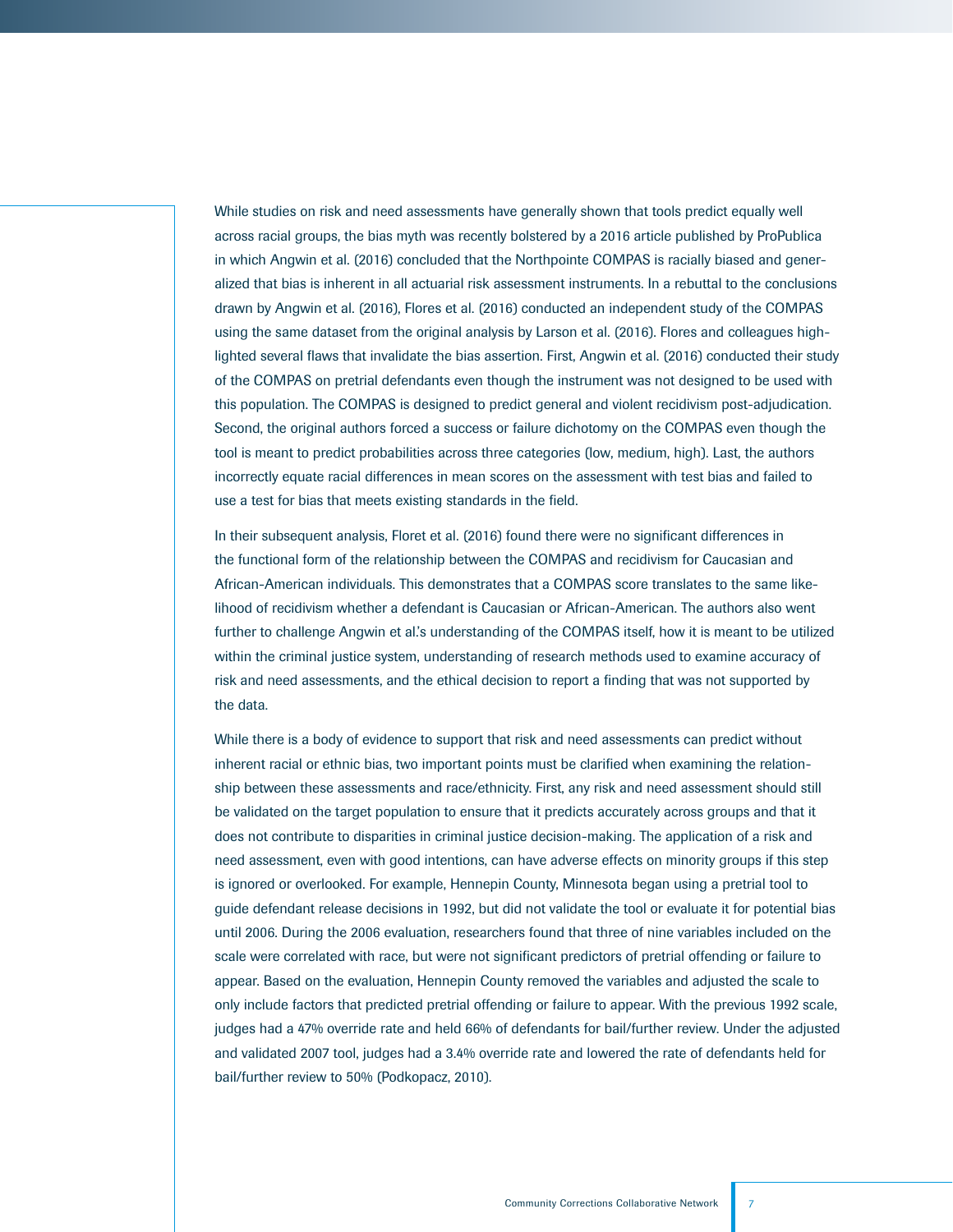Second, while risk and need assessments may not be inherently biased, their results reflect the reality that bias exists within the criminal justice system. Skeem and Lowenkamp (2016) found that while the PCRA predicts equally well for African-American and Caucasian populations, on average, African-American individuals scored higher on the tool due to their likelihood of having more serious criminal histories. The authors concluded that criminal history is a moderator variable that explains this relationship between race and elevated risk score and while they caution that this is not evidence of unfair bias in the assessment itself, it is indicative of bias at other decision points within the system.

Although results such as overall higher risk scores based on lengthier criminal histories do point to bias in criminal justice decision-making, the elimination of risk and need assessments would not result in a system that is less biased against racial and ethnic minorities. Risk and need assessments do not possess the power to mitigate issues such as higher arrest rates for minorities or bias in previous criminal justice processing, sentencing, or management, but they have consistently been shown to be more accurate and objective than predictions of risk made using professional judgment alone. Elimination of the use of risk and need assessments would increase bias due to the exclusion of objective, empirically-based measures to predict risk. Instead, the use of validated risk and need assessments has been suggested as a way to decrease racial disparities at multiple points within the criminal justice system (The Sentencing Report, 2008). Recently, Skeem and Lowenkamp (2016) concluded that risk and need assessments can actually reduce racial biases in criminal justice decisions if objectively used as designed and are specifically validated in the jurisdictions where they are applied.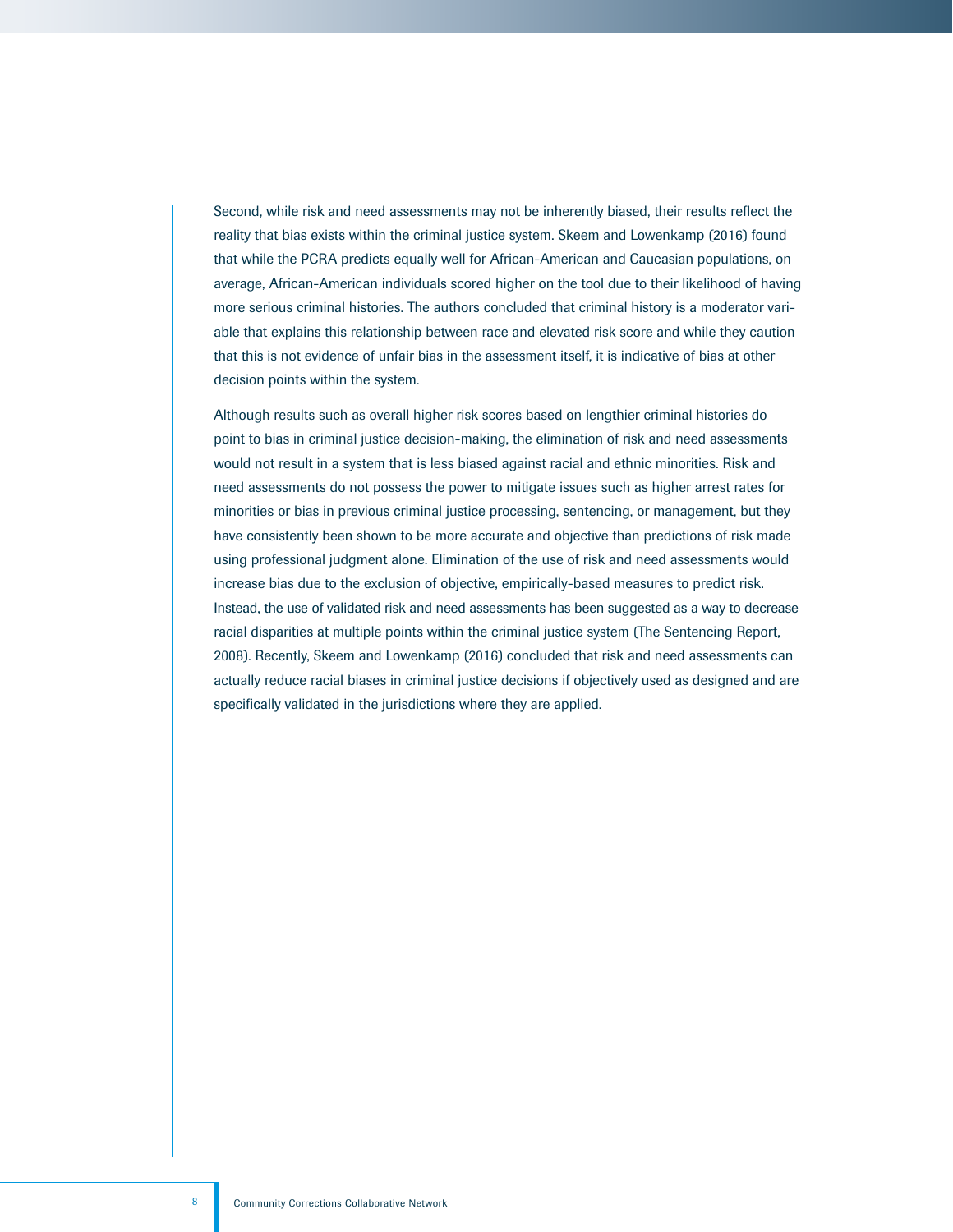# **Conclusion**

 $\prod_{t}$ his paper explored three common myths about the use of risk and need assessments within the criminal justice system. First, while risk and need assessment have progressed tremendously within the past 30 years, the myth that professional judgment is superior to actuarial assessment still exists. This myth is easily dispelled by summarizing the large amount of meta-analytic research showing that actuarial assessments are consistently more accurate than the use of professional judgment alone. Second, the myth that the use of risk assessment at the presentence and sentencing phases makes it more likely a justice-involved individual is sent to prison was explored. Dispelling this myth is relevant due to the current state of mass imprisonment within the United States. Practitioners in the criminal justice field should feel comfortable implementing and validating risk assessment tools for presentence decisions with the purpose of safely diverting appropriate justice-involved individuals out of prison and matching them to alternative supervision or treatment options. Third, and at the forefront of recent debates, is the myth that risk and need assessments exacerbate racial or ethnic bias within the criminal justice system. However, this myth is not based on a body of reliable research. Instead, research shows that common risk and need assessments predict accurately across racial groups and can potentially help to reduce racial and ethnic bias in criminal justice decision-making.

In closing, risk and need assessments can be used to guide practitioners in the field towards more accurate and equitable decisions: in fact, research shows substantial gains in predictive validity with continued re-assessment of justice involved individuals (Brown, 2003; Law, 2004). However, no risk tool predicts with perfect accuracy and there is still work to be done to improve them. Specifically, choosing the most appropriate tool for the identified decision-point and implementing it correctly are vital in ensuring the most accurate predictions in risk. Gottfredson and Moriarty (2006) observed that fundamental requirements for developing, cross-validating, and applying risk assessment tools are "routinely ignored or violated" by criminal justice agencies. Therefore, those currently using or deciding to implement risk assessments are encouraged to choose an appropriate assessment, devote the time and resources necessary to validating it on the population for which it will be used, and committing to periodic revalidation to ensure continued efficacy.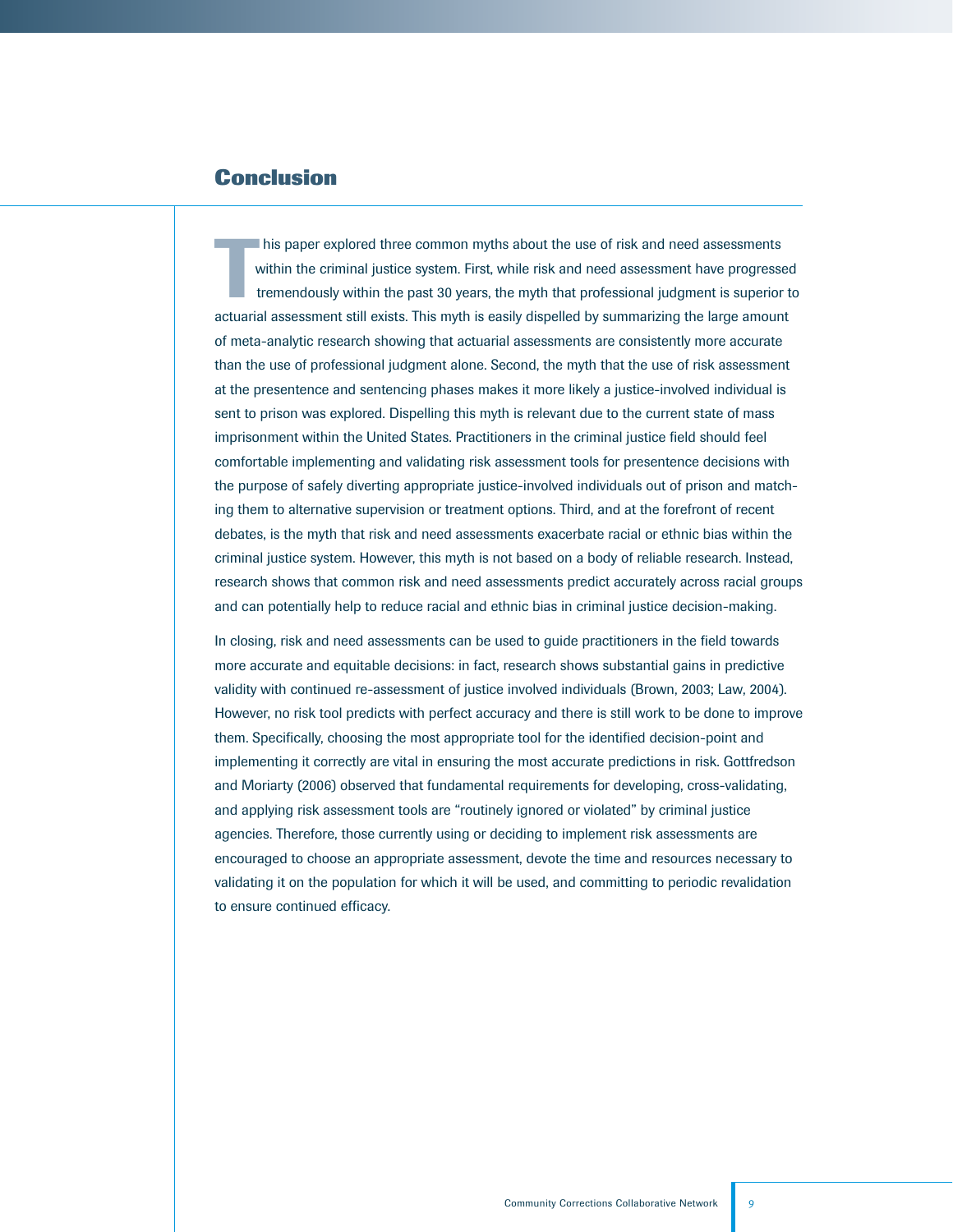# **5 Facts, 1 Bottom Line**

| Actuarial risk and need assessments have consistently been found to be more<br>accurate than professional judgment alone in risk prediction.                                                           |
|--------------------------------------------------------------------------------------------------------------------------------------------------------------------------------------------------------|
| Risk and need assessments can reduce racial bias in criminal justice decisions<br>if objectively used as designed and are specifically validated in the jurisdictions<br>where they are applied.       |
| Eliminating actuarial risk and need assessments would decrease accuracy in<br>risk prediction and increase bias by relying solely on professional judgment.                                            |
| Risk and need assessments used to make front-end decisions are typically used<br>to identify and safely divert individuals who are more appropriate for supervision<br>and treatment in the community. |
| Actuarial risk and need assessments were designed to predict risk, identify areas<br>of criminogenic need, and guide decisions for treatment, not for punitive purposes.                               |
| The bottom line:                                                                                                                                                                                       |
| Risk and need assessments currently provide the most accurate,<br>objective prediction of the risk to recidivate. While risk and need                                                                  |
|                                                                                                                                                                                                        |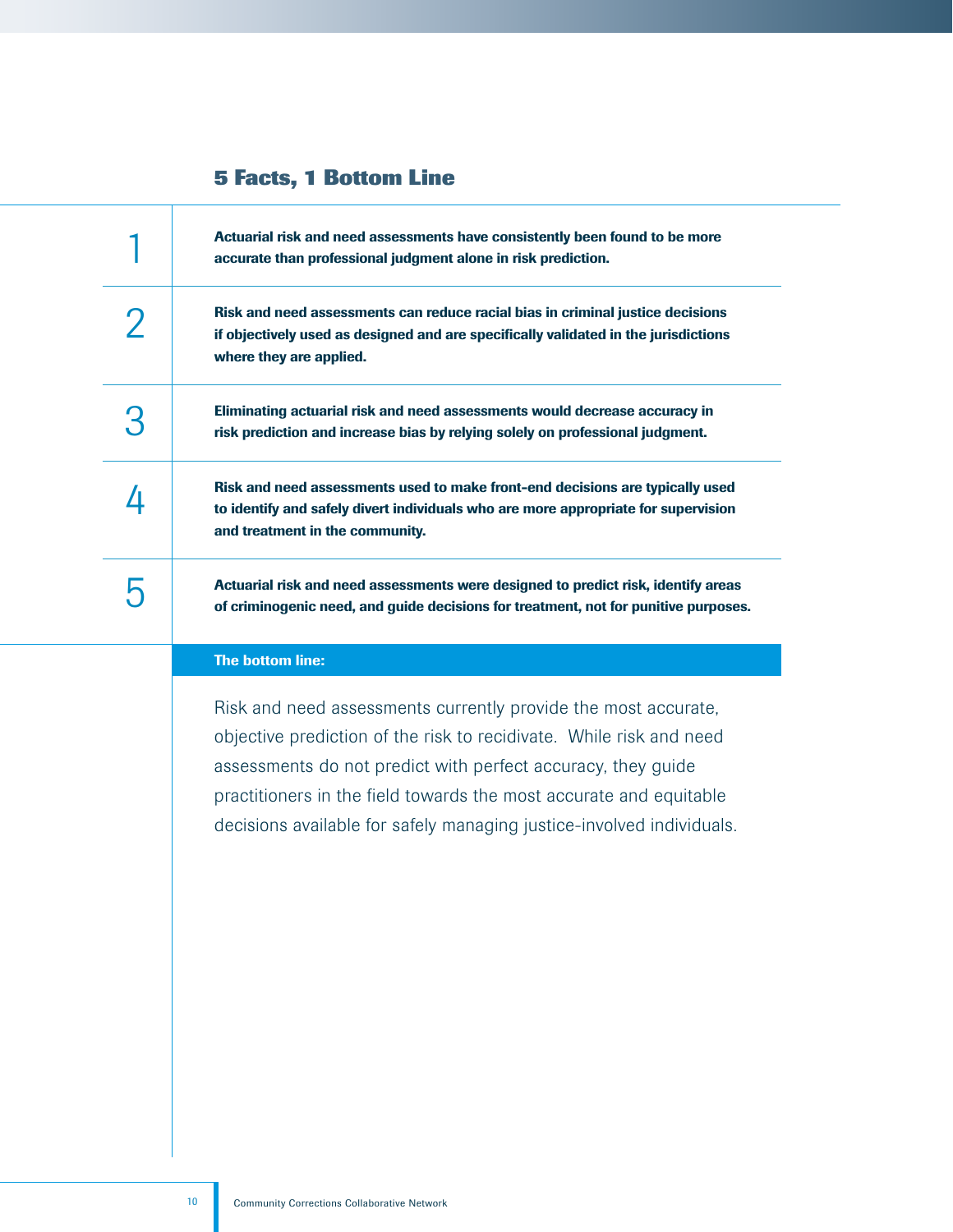## **References**

Ægisdóttier, S., White, M.J., Spengler, P.M. et al. (2006). The meta-analysis of clinical judgment project: Fifty-six years of accumulated research on clinical versus statistical prediction. *Counseling Psychologist, 34,* 341-382.

Andrews, D.A., Bonta, J. (2010). *The psychology of criminal conduct* (5th ed.). Cincinnati, OH: Anderson.

Andrews, D.A., Bonta, J. & Wormith, S.J. (2006). The recent past and near future of risk/need assessment. *Crime & Delinquency, 52(1),* 7-27.

Bonta, J. (2002). Justice-involved individual risk assessment: Guidelines for selection and use. *Criminal Justice and Behavior, 29,* 355-379.

Bonta, J., Law, M. & Hanson, K. (1998). The prediction of criminal and violent recidivism among mentally disordered justice-involved individuals: A meta-analysis. *Psychological Bulletin, 123,* 123-142.

Brown, S. L. (2003). *The dynamic prediction of criminal recidivism: A three-wave prospective study 1995-2002.* Unpublished doctoral dissertation, Queen's University, Kingston, Ontario, Canada.

Cadigan, T. P., & Lowenkamp, C. T. (2011). Implementing risk assessment in the federal pretrial services system. *Federal Probation, 75,* 30-34.

Elek, J.K., Warren, P. & Casey. (2015). Using Risk and Needs Assessment Information at Sentencing: Observations from Ten Jurisdictions. Williamsburg, VA: National Center for State Courts.

Flores, A. W., Bechtel, K. & Lowenkamp, C.T. (2016). False positives, false negatives, and false analyses: A rejoinder to "Machine bias: There's software used across the country to predict future criminals. And it's biased against blacks." *Federal Probation, 80(2),* 38-46.

Gottfredson, S.D. & Moriarty, L.J. (2006). Statistical risk assessment: Old problems and new applications. *Crime &Delinquency, 52,* 178-200.

Grove, W.M., Zald, D.H., Lebow, B.S., Snitz, B.E., Nelson, C. (2000). Clinical versus mechanical prediction: A meta-analysis. *Psychological Assessment, 12,* 19-30.

Hanson, R.K. & Bussiere, M. T. (1998). Predicting relapse: A meta-analysis of sexual justice-involved individual recidivism studies. Journal of Consulting and Clinical Psychology, 66, 348-362.

Hanson, R.K. & Morton-Bourgon, K. (2009). The accuracy of recidivism risk assessments for sexual justice-involved individuals: A meta analysis of 118 prediction studies. *Psychological Assessment, 21(1),* 1-21.

Harris, P. M. (2006). What community supervision officers need to know about actuarial risk assessment and clinical judgment. *Federal Probation, 70(2),* 8-14.

Kleiman, M., Ostrom, B. & Cheesman, F. (2007). Using risk assessment to inform sentencing decisions for nonviolent justiceinvolved individuals in Virginia. *Crime & Delinquency, 53,* 106-132.

Larson, J., Mattu, S. Kirchner, L. & Angwin, J. (2016). How we analyzed the COMPAS recidivism algorithm. Retrieved from: <https://www.propublica.org/article/how-we-analyzed-the-compas-recidivism-algorithm>.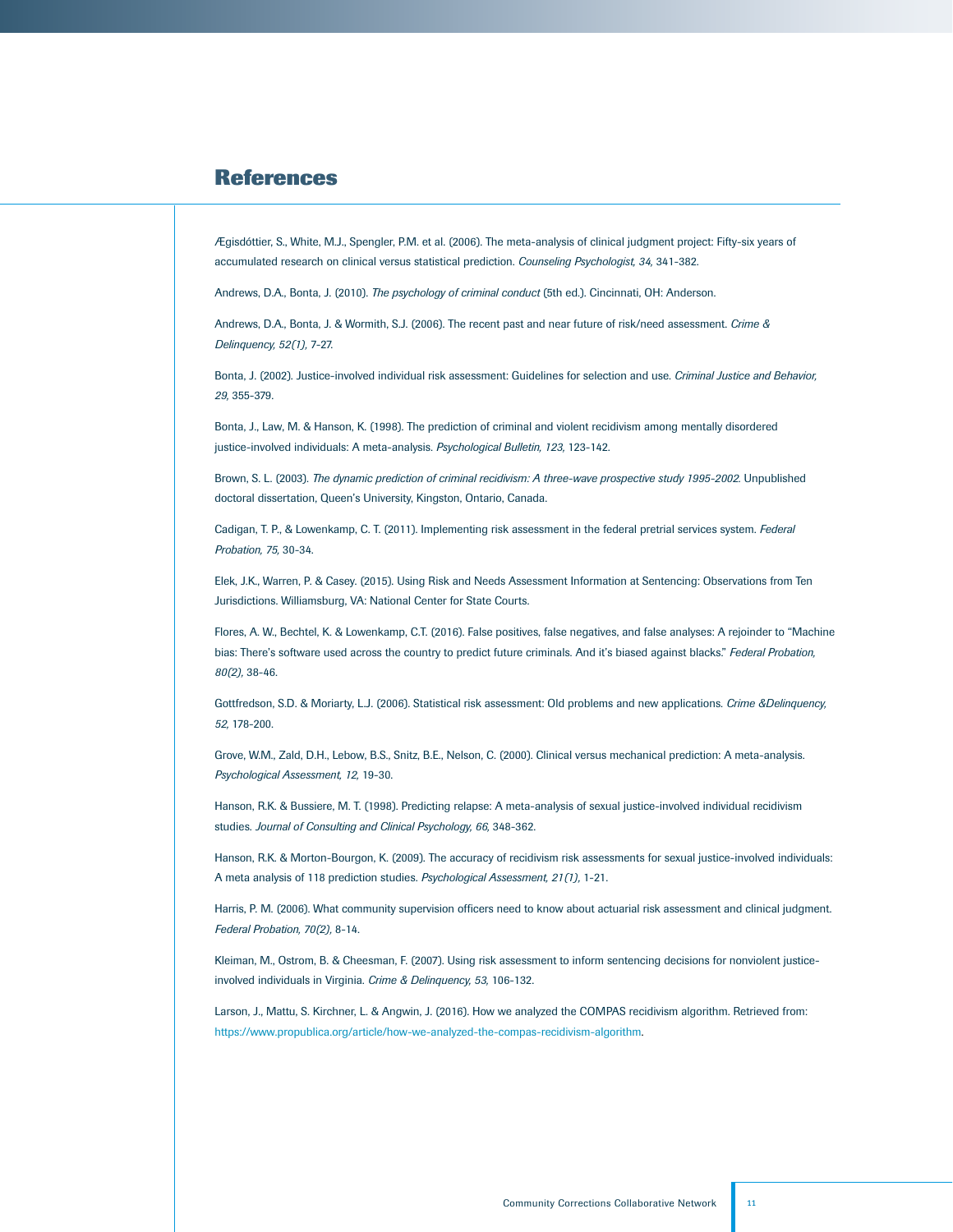Laura and John Arnold Foundation. (2014). *Results from the first six months of the public safety assessment-court in Kentucky.*  Retrieved from: [http://www.arnoldfoundation.org/wp-content/uploads/2014/02/PSA-Court-Kentucky-6-Month-Report.pdf.](http://www.arnoldfoundation.org/wp-content/uploads/2014/02/PSA-Court-Kentucky-6-Month-Report.pdf)

Laura and John Arnold Foundation. (2016). *New data: Pretrial risk assessment tool works to reduce crime, increase court appearances* [Press Release]. Retrieved from: [http://www.arnoldfoundation.org/new-data-pretrial-risk-assessment-tool-works](http://www.arnoldfoundation.org/new-data-pretrial-risk-assessment-tool-works-reduce-crime-increase-court-appearances)[reduce-crime-increase-court-appearances](http://www.arnoldfoundation.org/new-data-pretrial-risk-assessment-tool-works-reduce-crime-increase-court-appearances).

Law, M. (2004). *A longitudinal follow-up of federally sentenced women in the community: Assessing the predictive validity of the dynamic characteristics of the Community Intervention Scale.* Unpublished doctoral dissertation, Carlton University, Ottawa, Canada.

Monahan, J. & Skeem, J.L. (2014). Risk redux: The resurgence of risk assessment in criminal sanctioning. *Federal Sentencing Reporter, 26,* 158-166.

Monahan, J. & Skeem, J.L. (2015). Risk assessment in criminal sentencing. *Public Law and Legal Theory Research Paper Series, 2015-53.* 

Mossman, D. (1994). Assessing predictions of violence: being accurate about accuracy. *Journal of consulting and clinical psychology, 62* (4), 783-792.

Nellis, A., Greene, J. & Mauer, M. (2008). Reducing racial disparity in the criminal justice system: A manual for practitioners and policymakers, The Sentencing Project. Retrieved from: [http://apo.org.au/node/68345.](http://apo.org.au/node/68345)

Podkopacz, M. R. (2010). *Building and validating the 2007 Hennepin County adult pretrial scale.* Retrieved from: [http://www.mncourts.gov/mncourtsgov/media/assets/documents /4/reports/ Validation\\_of\\_the\\_New\\_2007\\_Hennepin\\_](http://www.mncourts.gov/mncourtsgov/media/assets/documents/4/reports/Validation_of_the_New_2007_Hennepin_County_Pretrial_Scale.pdf) [County\\_Pretrial\\_Scale.pdf](http://www.mncourts.gov/mncourtsgov/media/assets/documents/4/reports/Validation_of_the_New_2007_Hennepin_County_Pretrial_Scale.pdf).

Singh, J. P. & Fazel. S. (2010). Forensic risk assessment: A metareview, *Criminal Justice and Behavior, 37,* 965-988.

Skeem, J.L. & Monahan, J. (2011). Current directions in violence risk assessment. *Current Directions in Psychological Science, 20,* 38-42.

Skeem, J. L. & Lowenkamp, C. T. (2016). Risk, race, and recidivism: Predictive bias and disparate impact. Manuscript under review.

Taxman, F. (2006). Assessment with a flair: Justice-involved individual accountability in supervision plans. *Federal Probation, 70(2)*, 3-15.